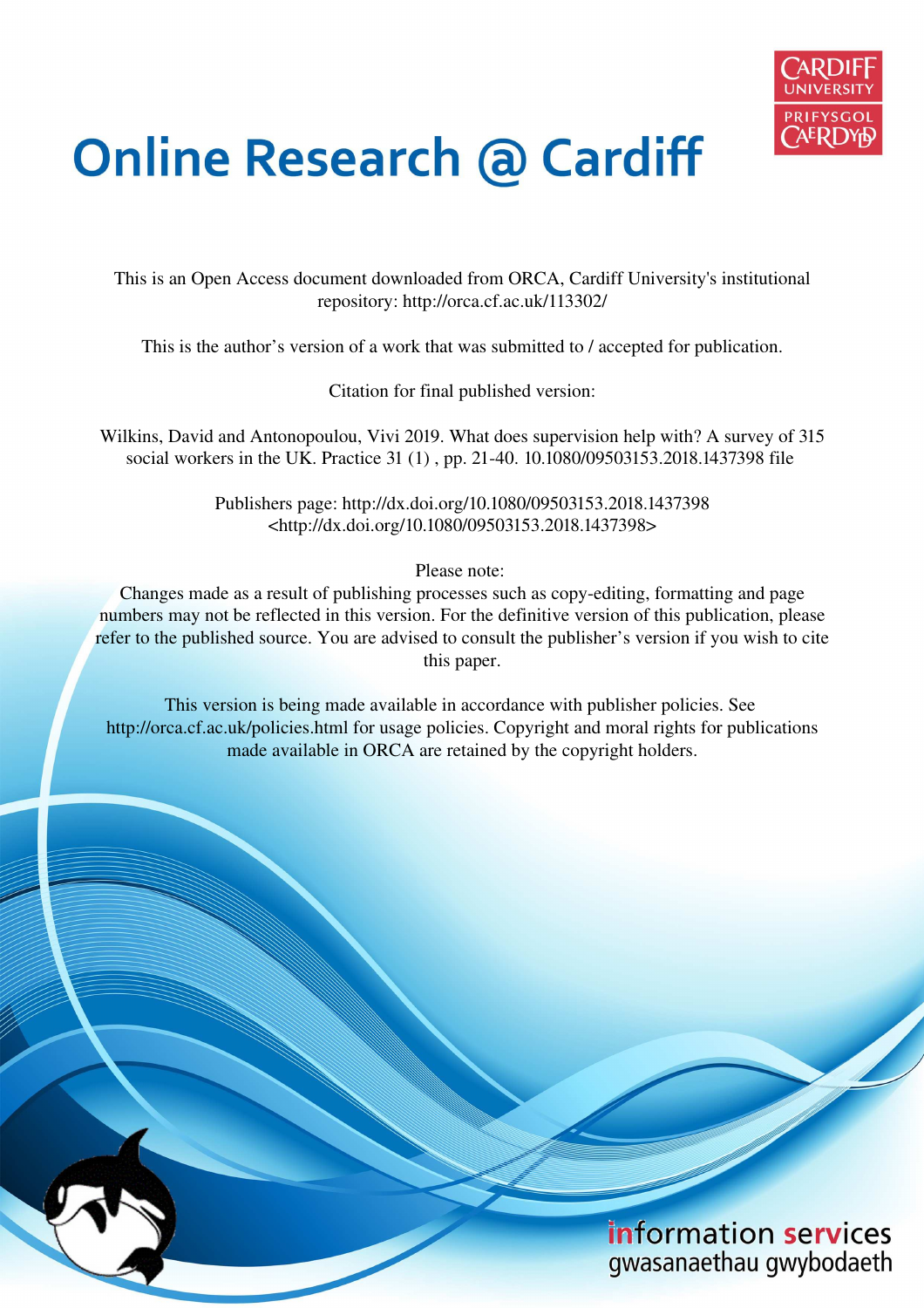# What does supervision help with? A survey of 315 local authority social workers in the UK.

#### Abstract

What does social work supervision help with? There are many different models of supervision and an increasing amount of research. Much of this is concerned with the content of supervision and how supervisors (and supervisees) should behave – and these are important concerns. But even more important is the question of who or what supervision helps with. Supervision is widely considered to have many different functions but in the context of UK local authority social work, must ultimately prove itself as a method for helping people who use services. This article reports on a survey of 315 social workers from UK local authorities. Most reported that supervision helps primarily with management oversight and accountability. However, the small number of practitioners who received regular group supervision and those who received supervision more frequently said it helped with a much broader range of things.

Key words: supervision; social work; children and families.

# Introduction and background

What is the purpose of providing UK local authority social workers with supervision? In 1991, Harkness and Hensley argued that "*about 42,000* [American] *social work supervisors guide the practice of the profession with scant empirical literature*" (p. 506). Since then, there has been a significant growth in supervision research (including Harkness, 1987, 1995, 1997). More studies are being published about supervision now than ever before (O'Donoghue and Tsui, 2015) – and yet, Carpenter et al (2013) recently highlighted the weakness of the evidence base for supervision, particularly in relation to whether it makes a difference for people who use services.

Over the past two years, together with colleagues from [our University], we have been engaged in a series of studies about supervision in UK local authority children's services. These studies have been conducted with the aim of understanding how supervision helps create the conditions for good practice and improves outcomes for families and their children. UK government policy makers have focused recently on the difference that good supervision can make for social workers in adults and children's services, (Department for Education, 2015). For newly qualified social workers at least, this has led to a more concerted effort to provide the right kind of early career support, including effective supervision (Schraer, 2016). Nevertheless, considering the evidence from a variety of sources, there remain significant problems with the provision of supervision for UK local authority social workers (Manthorpe et al, 2015). To help make sense of the relevant literature, we considered three questions posed by Harkness and Hensley in relation to supervision research (1991) - what do supervisors talk about? Who is supervision helping? And how shall we know?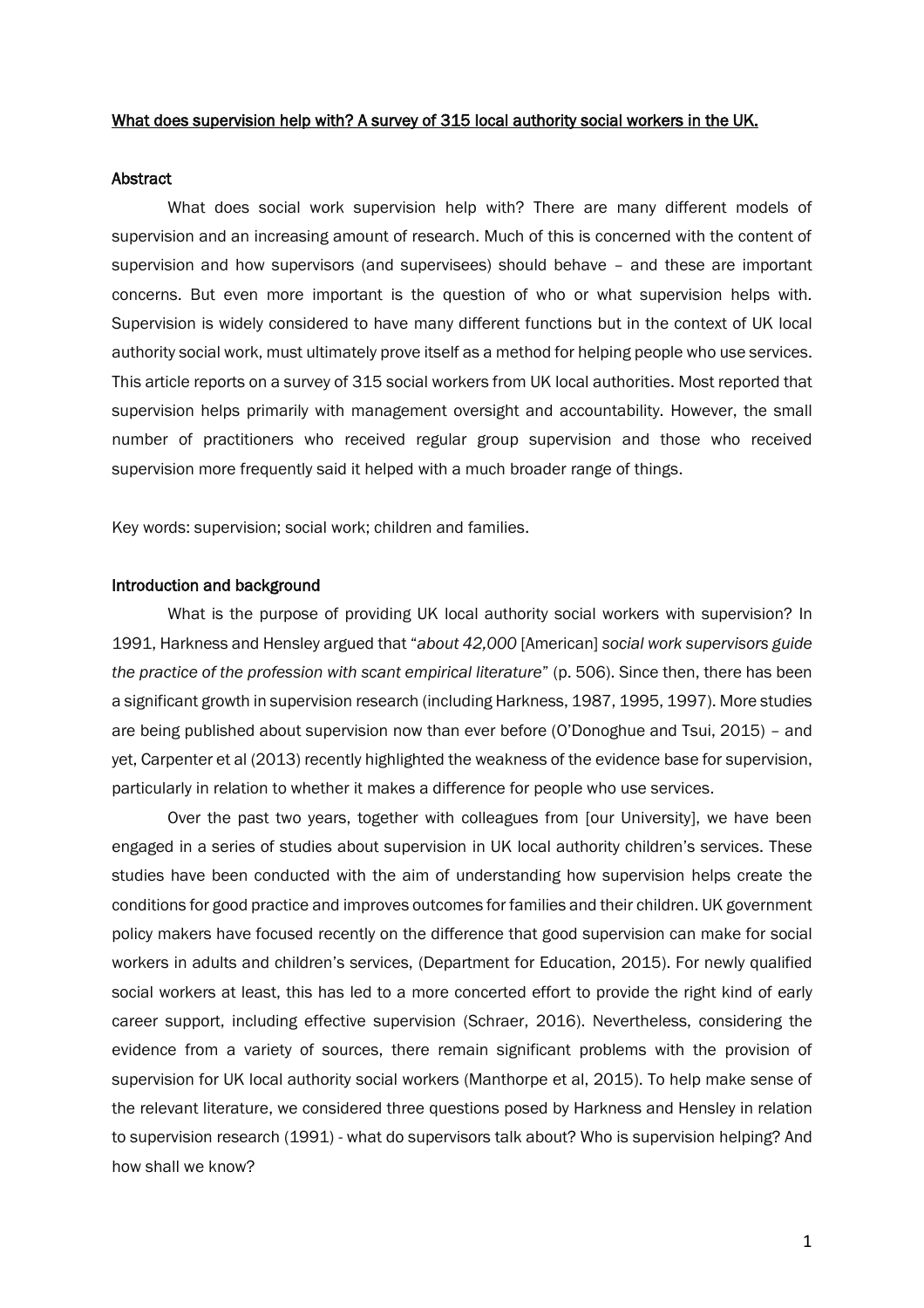# *What do supervisors talk about (in UK local authority supervision)?*

A previous paper by the lead author and colleagues used audio recordings of case discussions to explore directly what happens in local authority child and family social work supervision (Wilkins, Grant and Forrester, 2016). Bostock et al (2017) used similar direct observational methods to explore what happens in group supervision in five local authorities in England. The first of these studies found that in one-to-one sessions, many social workers spend a lot of time providing case updates to their supervisors, who then typically seek to 'problem-solve' by suggesting or directing (additional) actions for the worker to complete. These actions are more often agency-related (e.g. organizing meetings, writing reports, gathering more information) than family-focused (e.g. finding out what the child wants to happen or helping a parent understand how their substance misuse impairs their parenting). These findings reflect those of several previous studies. For example, Turner-Daly and Jack (2017) conducted a small-scale survey of child and family social workers and found that supervision typically focuses on case management, with only limited time for reflection. Baginsky et al (2010) found that senior local authority managers often consider supervision to be a way of gathering information from practitioners. Manthorpe et al (2015) found that many supervision sessions were dominated by discussion of individual cases, with line managers in particular describing "*case management as the main purpose…with reflection, personal development, training and encouragement seen as optional extras*" (p. 60).

#### *Who is (UK local authority social work) supervision helping?*

If managerial oversight is the dominant approach in UK local authority supervision, it is difficult to know how this approach could help support good practice or improve outcomes for families. It may however fulfil an organizational 'need' for staff surveillance (Beddoe, 2010). Alternatively, as Bostock et al (2017) found in their study, where supervision adheres more closely to a systemic model of practice, subsequent direct practice sessions with families tend to be more empathic and collaborative.

Various international studies have identified other ways that supervision can be helpful. Cearley (2004) reported that child welfare workers feel more 'empowered' when they perceive supervision to be more helpful (or perhaps vice versa). Similar findings were reported by Smith et al (2007), who surveyed ten workers and found that clinical supervision improved their selfreported knowledge of theory and practice models. Collins-Camargo and Royse (2010) also found that 'effective supervision' is associated with worker self-efficacy in practice (p. 177). Similarly, Julien-Chinn and Lietz (2015) found that when supervision focuses more clearly on a specific outcome (in their study, achieving permanent out-of-home care for the child), workers report greater self-efficacy in relation to that outcome.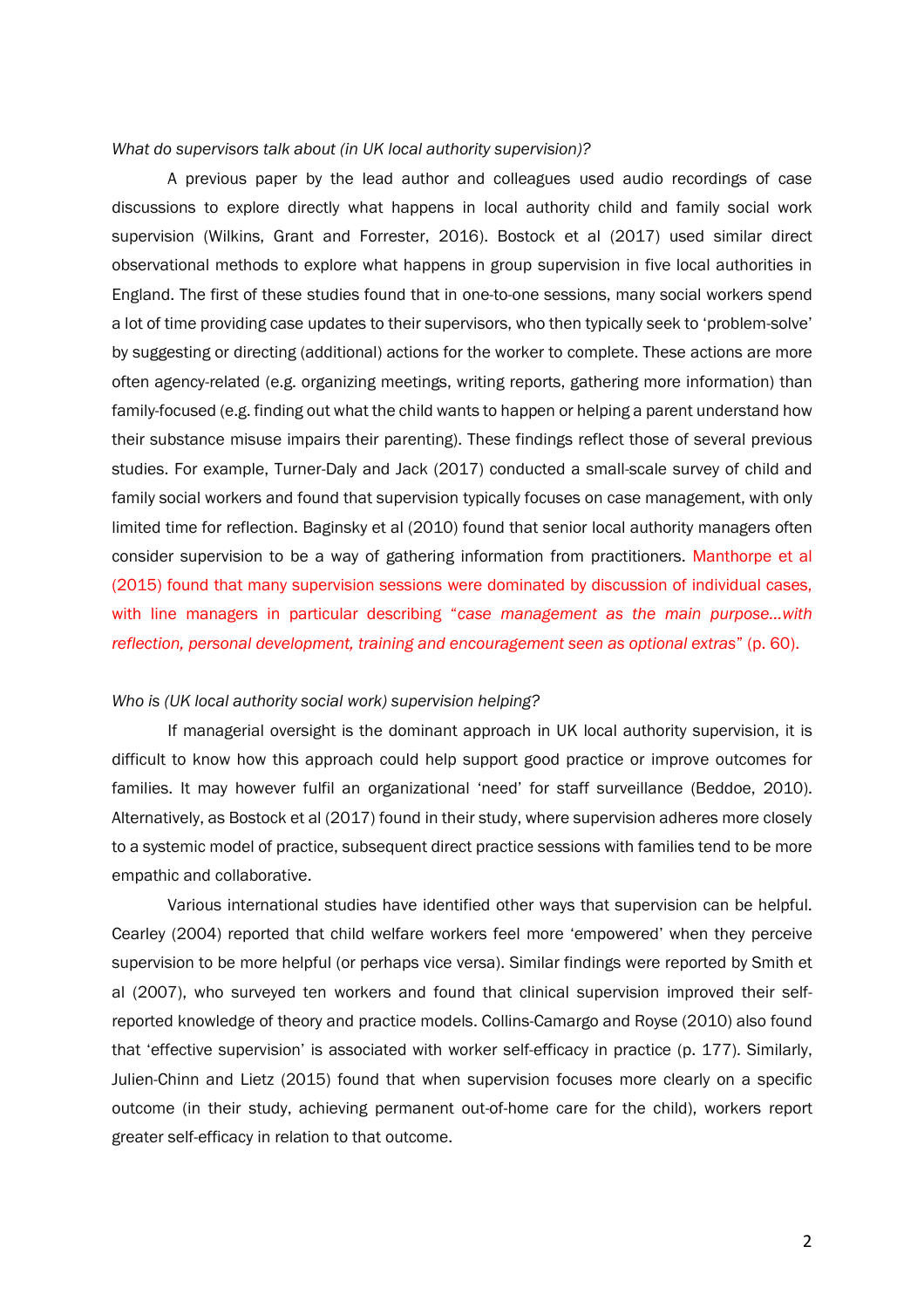In addition to these studies, Mor Barak et al (2009) conducted a meta-analysis of the relationship between supervision and worker outcomes and found that when supervision is founded on a positive supervisor-supervisee relationship and includes task-assistance and emotional support, workers report higher levels of job satisfaction, greater organisational commitment and higher levels of well-being.

#### *How do we know that (UK local authority) supervision is helping?*

Harkness and Henley's third question is the most challenging. For example, Smith et al (2007) concluded that despite providing workers with an additional 420 hours of clinical supervision, "[we] *cannot demonstrate* [that this] *improved client services*" (p. 15 – 16). As Harkness says, this is problematic because "*client outcomes must shape* [our] *context* [and our] *helping must truly help*" (1995, p. 72).

To explore how (or whether) supervision is helping, many studies have used self-report methods. When studying a new model of supervision, Lietz (2008) asked American child welfare workers to rate the quality of their supervision and their own critical thinking skills pre- and postimplementation. Likewise, McPherson et al (2015) conducted "*in-depth interviews with 10 supervisees and 10 child protection supervisors*" (p. 19) to explore their understanding and experiences of 'effective supervision' (see also Lietz et al, 2014). Such approaches tell us a great deal about the subjective experience of supervision, but are of more limited value for evaluating whether supervision is helpful. Mor Barak et al's (2009) describe this limitation as follows:

"*A…limitation* [of self-report] *stems from the potential for mono-method bias..., which is a typical risk when study respondents are the source of information for both the predictor and the outcome variables…[B]ecause most studies are potentially subject to monomethod bias, there may be some inflation in the results. In addition, since studies do not model all potential control variables, causality is in further doubt."* (p. 26).

 In other words, if we ask the same respondents to evaluate the quality of their supervision *and* to tell us how effective it is, we must be cautious when interpreting the results. Comparing self-report methods obtained independently can be more reliable. For example, Harkness (1995) compared practitioner ratings of supervisory skills and client ratings of outcomes and found that skills of empathy and problem-solving in supervision were associated with client ratings of generalized contentment and goal attainment respectively (p. 69 – 70).

Another challenge for the UK is that many key studies of supervision have taken place in other jurisdictions, most often in America, and there are significant differences between social work in the USA and the UK (Lassetter et al, 2017), as there between the UK and other European countries (Bradley and Hojer, 2009). In Kadushin's (1974) seminal survey, the respondents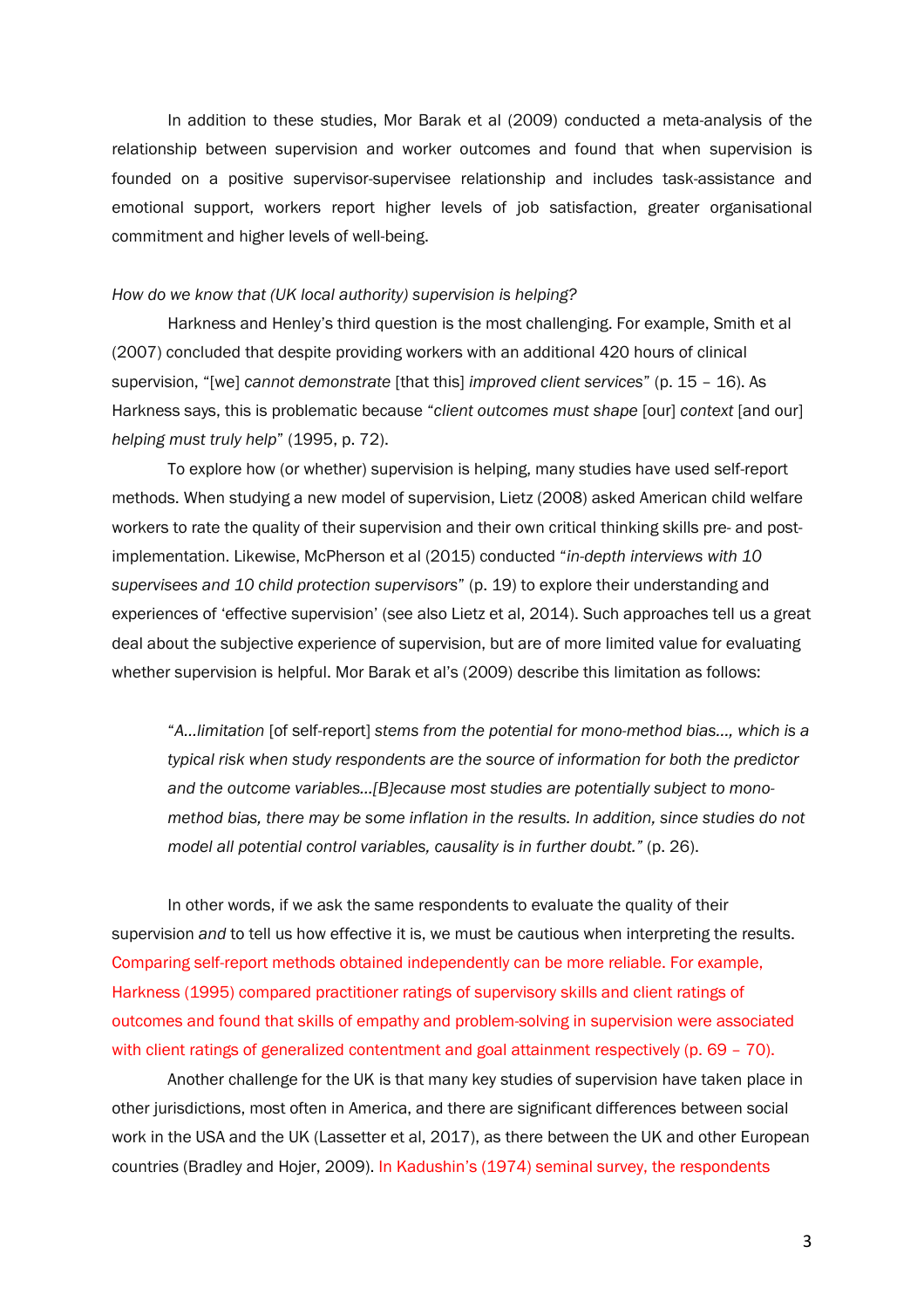worked in a range of settings quite different from UK local authorities, including psychiatricmental health agencies and in schools. This suggests we need to be cautious when applying these international findings to a UK context and as noted above, a recent UK systematic review found the evidence base for supervision to be surprisingly weak (Carpenter et al, 2013).

# Background to the study

Through our own research, and that of others, we became interested in the apparent predominance of a problem-solving, agency-focused approach to supervision in many, if not all, local authority social work teams (Wilkins, Grant and Forrester, 2016). This prompted us to explore what other approaches to supervision are possible in this context and we organised this survey as one approach among several others. As noted above, self-report methods are limited in their ability to tell us what happens in supervision or how supervision relates to outcomes. Thus, it is not our aim here to describe what happens in supervision or to demonstrate its effectiveness. Rather, we want to understand what UK local authority social workers say their supervision helps with and to explore the associations, if any, between different approaches to supervision and self-reported levels of helpfulness.

#### *Design*

There are many existing ideas about what constitutes 'good supervision' in social work and various self-report measures are available (Wheeler and Barkham, 2014). However, we are not aware of any published measures that relate specifically to UK local authority social work.

Hanna and Potter (2012) asked 11 supervisors to describe the characteristics of good supervision and identified the following elements – clarity of mission, diversity, a clear sense of identity and embeddedness within a larger practice community. Other studies have described the characteristics of 'the good supervisor' (McPherson et al, 2015; Zinn, 2015) and Kadushin (1992) provides a helpful overview of the key shared elements:

- Good supervision is based upon free and full reciprocal communication, encouraging the expression of authentic feeling (p. 337), providing an empathic understanding and acceptance of the supervisee (p. 173), and supporting the supervisee's empathy for the client (p. 178 - 179);
- Good supervision has a problem-solving orientation based on consensus and cooperation (p. 337);
- Good supervision requires a positive relationship between supervisor and supervisee based on consultation and psychological safety p. 337);
- Good supervision is evaluative (p. 173 174, p. 178), educational (p. 171 180) and provides structured feedback (p. 338).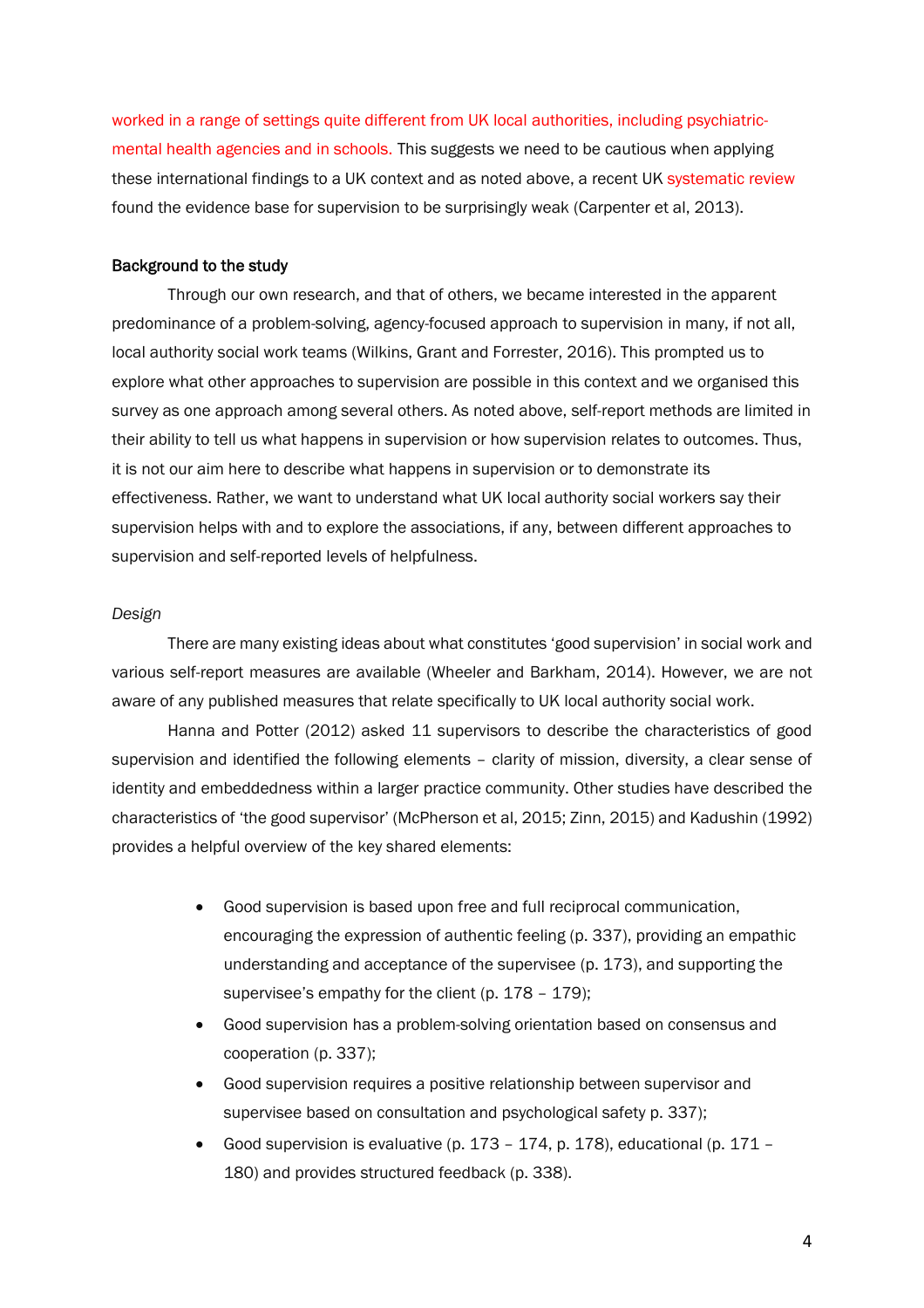Good supervisors are available, accessible, affable and able (ibid, p. 339).

In UK local authorities, ideas about good supervision are shaped, in child and family services, by the paramountcy of the child's welfare (Reece, 1996) and, in adult services, by the paramountcy of individual wellbeing (Snell, 2015). Within the context of UK local authority social work, good supervision must therefore ensure focus is kept, in children's services, on the needs of the child (London Safeguarding Children Board, 2017) and, in adult services, on the wellbeing of the adult client. Good supervision should also help social workers think analytically and reflectively about their work, especially in relation to risk and harm (Children's Workforce Development Council, 2010, p. 36 and p. 49). Good supervision should also support social workers emotionally (Research in Practice, 2014) and support the quality of their practice (Goulder, 2013), while not overlooking the importance of good case management too (Keen et al, 2013, p. 78).

More practically, we have been working with one central London authority to help develop their model of child and family social work practice., including the development of a coding framework for practice skills (Whittaker, et al, 2016). To help embed this model (Luckock et al, 2017), we are currently developing a complementary framework for supervision. Through workshops and individual interviews with supervisors and social workers, we have sought to develop a shared understanding about the key elements of good supervision between researchers, supervisors and practitioners. Happily, the elements generated via this process reflect many of those drawn from the wider literature (Table 1).

## Good supervision should provide:

- 1. A forum for collaborative and client-focused decision-making;
- 2. A space for analysis and reflection;
- 3. A clear focus on the needs of the client (adult or child, depending on the area of practice);
- 4. Support for the quality of the worker's direct practice;
- 5. Emotional support for the worker;
- 6. Clarity about risk and need.

*Table 1: Characteristics of good supervision in the context of UK local authority social work.* 

The six dimensions in Table 1 formed the basis for our survey. A series of statements were generated in relation to each dimension by the authors, in collaboration with colleagues, and piloted with a small group of social workers (n=20) in a different local authority, leading to several refinements (Table 2).

As the survey was to include social workers from children's services and adult services, several statements were phrased differently depending on the area of practice. For example, if the respondent worked in adult services, they were asked about 'the needs of the adult client' and if they worked in children's services, they were asked about 'the needs of the child'. Respondents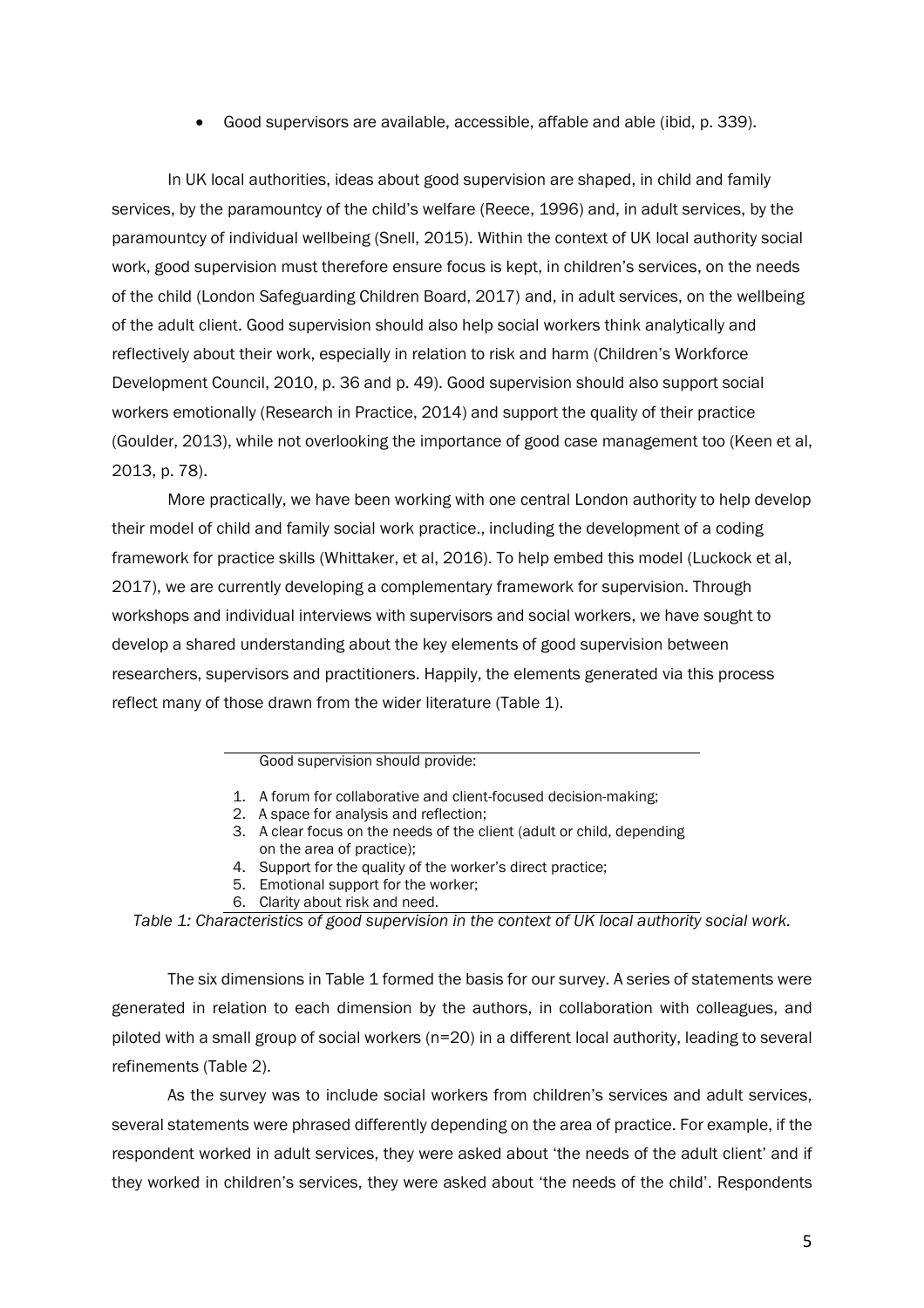were asked to consider each statement in relation to their main form of supervision in relation to a five-point scale from 1 (strongly disagree) to 5 (strongly agree).

 Respondents were also asked to provide some basic information about their organization, their role, their team and their different forms of supervision. Respondents were not asked to provide information about themselves (e.g. age, ethnicity, gender), partly because we wanted to ensure complete anonymity and partly because previous surveys of local authority social workers have adopted a similar approach (e.g. Manthorpe et al, 2015).

| Statements organised by dimension                                                            |
|----------------------------------------------------------------------------------------------|
| Decision-making                                                                              |
| My supervision helps me make clear decisions.                                                |
| My supervisor and I make decisions together.                                                 |
| My supervisor tells me what to do.                                                           |
| Analysis and reflection                                                                      |
| My supervision helps me explore different hypotheses and ideas                               |
| My supervision provides critical challenge for my thinking and decisions.                    |
| My supervision helps me to think about theory and research in relation to my work.           |
| Focus on the needs of the adult client                                                       |
| My supervision helps me think about things from the client's perspective.                    |
| My supervision helps me understand how difficult life can be for some clients.               |
| My supervision helps me to help clients going through a difficult time.                      |
| Focus on the needs of the child                                                              |
| My supervision helps me think about how problems in the family might be affecting the child. |
| My supervision helps me think about things from the child's perspective.                     |
| My supervision helps me focus on what is best for the child.                                 |
| <b>Quality of direct practice</b>                                                            |
| My supervision helps me understand why I need to do things (not just what I need to do)      |
| My supervision helps me understand how I need to do things (not just what I need to do)      |
| My supervision helps ensure the quality of my practice.                                      |
| <b>Emotional support</b>                                                                     |
| My supervision helps me think about how emotions are affecting me.                           |
| My supervision helps with the emotional impact of my work.                                   |
| My supervisor does not understand what it is like to be a social worker.                     |
| Clarity about risk and need                                                                  |
| My supervision helps me think more clearly about risk.                                       |
| My supervision helps me think about immediate risk and longer-term risk.                     |
| My supervision helps me think about how risks relates to the service user.                   |

*Table 2: A list of statements used in the survey, organised by dimension.* 

# *Sampling and procedure*

Information about the survey was posted on the Community Care website between January and February 2017. In total, 386 surveys were initiated by practitioners and 315 completed. 105 managers also completed the survey and their responses will be reported elsewhere. Not every respondent answered every question in full.

*Ethical approval*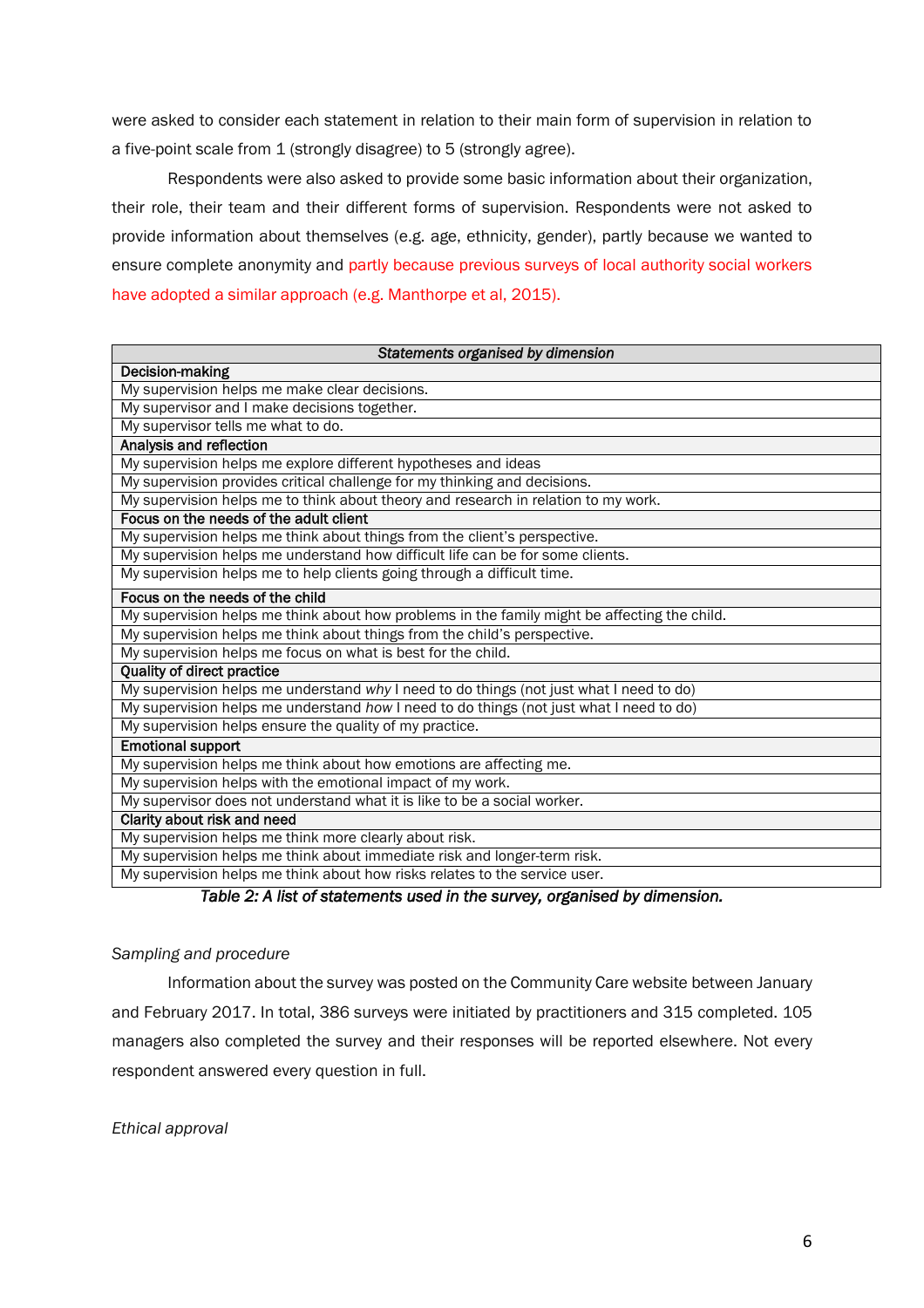Ethical approval for the study was granted by our University Research Ethics Committee in November 2016. As the survey asked for no personal details or information, it was not thought to involve any complex ethical issues. Respondents were provided with the contact details of the lead author if they wanted to discuss any aspect of the study (no one did).

#### *Analysis*

The mean score from each set of three statements was used to provide an overall score for each dimension, with some statements reverse coded depending on content (Table 1). Responses were entered into SPSS for analysis. Descriptive statistics were used to describe the sample and for a preliminary analysis of the results. One-Way ANOVAs and post hoc pairwise comparisons were conducted to identify statistically significant differences between groups for several variables including role, form of supervision, and frequency or duration. In relation to the post hoc test procedures, when variances between groups were equal, we used the Hochberg's GT2 procedure (to account for the unequal sample size of the groups), and when group variances were unequal, the Games-Howell procedure (Field, 2013).

## *Limitations*

There are two main limitations to this study, in addition to the limitations common to all self-report surveys (e.g. social desirability bias; Van de Mortel, 2008). The first main limitation relates to our use of convenience sampling, meaning we do not know how representative our sample is of the wider population. The second main limitation is the lack of personal data we collected, which limits our ability to analyse any potential relationship between demographics and views of supervisory helpfulness.

# Findings

Most respondents worked for a local authority (n=279). Over two-thirds worked in child and family services (n=241) and most of these in child protection teams (n=114). The majority of adult and mental health respondents said they worked in 'generic' (n=18) or 'other' (n=24) adult teams. Most respondents described their role as 'social worker' (n=185), with smaller numbers of 'newly qualified social workers' (NQSWs; n=42) and 'senior social workers' (n=88; Table 3).

<Insert table 3 here>

Table 3: Summary of sample demographics (n=315) split by area of work, i.e. Adult and Mental health services and Child and Family Services.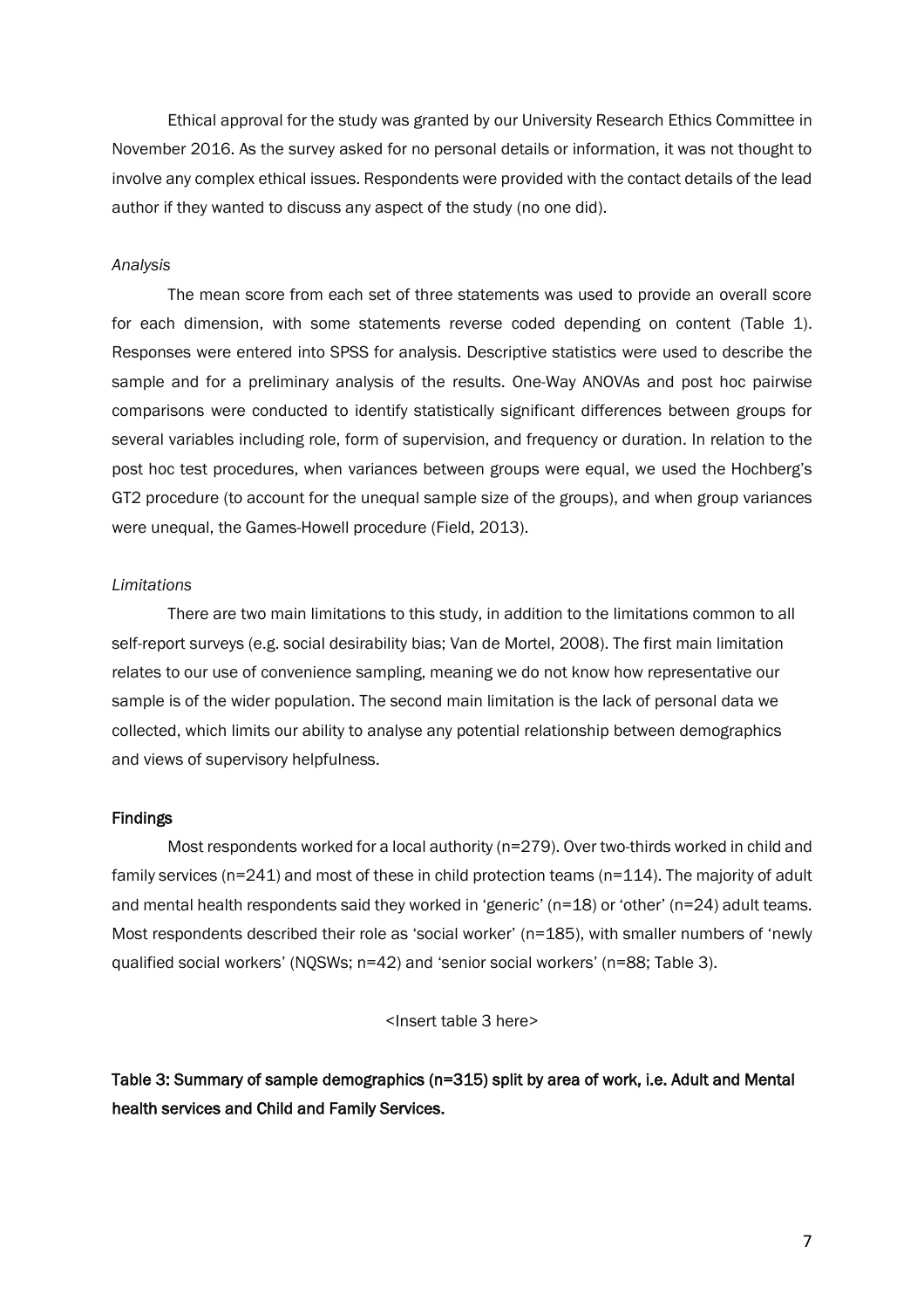The main form of supervision, for nearly 90 per cent of respondents, was one-to-one supervision with a line manager. Although a sizeable minority said they also received other forms of supervision, including group and clinical, these were rarely considered to be the main form (Table 4). Most respondents said they had monthly supervision lasting between one hour and ninety minutes (Table 5).

|                                | Receive this form of supervision? | Main form of supervision? |
|--------------------------------|-----------------------------------|---------------------------|
| One to one with a line manager | 293 (66.6%)                       | 194 (87.8%)               |
| Group supervision              | 79 (17.9%)                        | 11 (4.9%)                 |
| One to one with someone other  | 37(8.4%)                          | $9(4.0\%)$                |
| than a line manager            |                                   |                           |
| Clinical supervision           | 20 (4.5%)                         | $0(0\%)$                  |
| Peer supervision               | $5(1.1\%)$                        | $0(0\%)$                  |
| No supervision                 | $4(0.9\%)$                        | n/a                       |
| Other                          | 2(0.45%)                          | 7(2.2%)                   |

*Table 4: Main forms of supervision and other forms of supervision.* 

| 8(2.5%)<br>48 (15.2%) |
|-----------------------|
|                       |
|                       |
| 122 (38.7%)           |
| 94 (29.8%)            |
| 42 (13.3%)            |
|                       |
| 90 to 120 minutes     |

*Table 5: Frequency and duration of supervision* 

Respondents were then asked what their main form of supervision helped with. 244 (77%) respondents said supervision helped with management oversight, 185 (59%) said it helped with task clarity and 203 (64%) said it helped with adherence to timescales. A significant proportion also said it helped with analysis (n=86; 27%) and emotional support (n=96; 30%). When asked what their supervision helps with the most, the majority said management oversight (n=123; 39%), task clarity (n=63; 20%) or adherence to timescales (n=58; 18%). A small minority said it helped mostly with analysis (n=15; 5%), emotional support (n=8; 2.5%) or the quality of their direct practice (n=4; 1%; Table 6).

| Area of practice                  | Supervision helps with this | Supervision helps with this the<br>most |
|-----------------------------------|-----------------------------|-----------------------------------------|
| Management oversight              | 244 (77.5%)                 | 123 (39%)                               |
| Adhering to timescales            | 203 (64.4%)                 | 58 (18.4%)                              |
| Task clarity (knowing what to do) | 185 (58.7%)                 | 63 (20%)                                |
| <b>Emotional support</b>          | 96 (30.5%)                  | 8(2.5%)                                 |
| Analysis and reflection           | 86 (27.3%)                  | 15 (4.8%)                               |
| Quality of direct practice        | 60 (19%)                    | 4(1.3%)                                 |
| Other                             | 28 (8.9%)                   | 18 (5.7%)                               |
| None of these things              | 21 (6.7%)                   | 24 (7.6%)                               |

*Table 6: What does supervision help with?*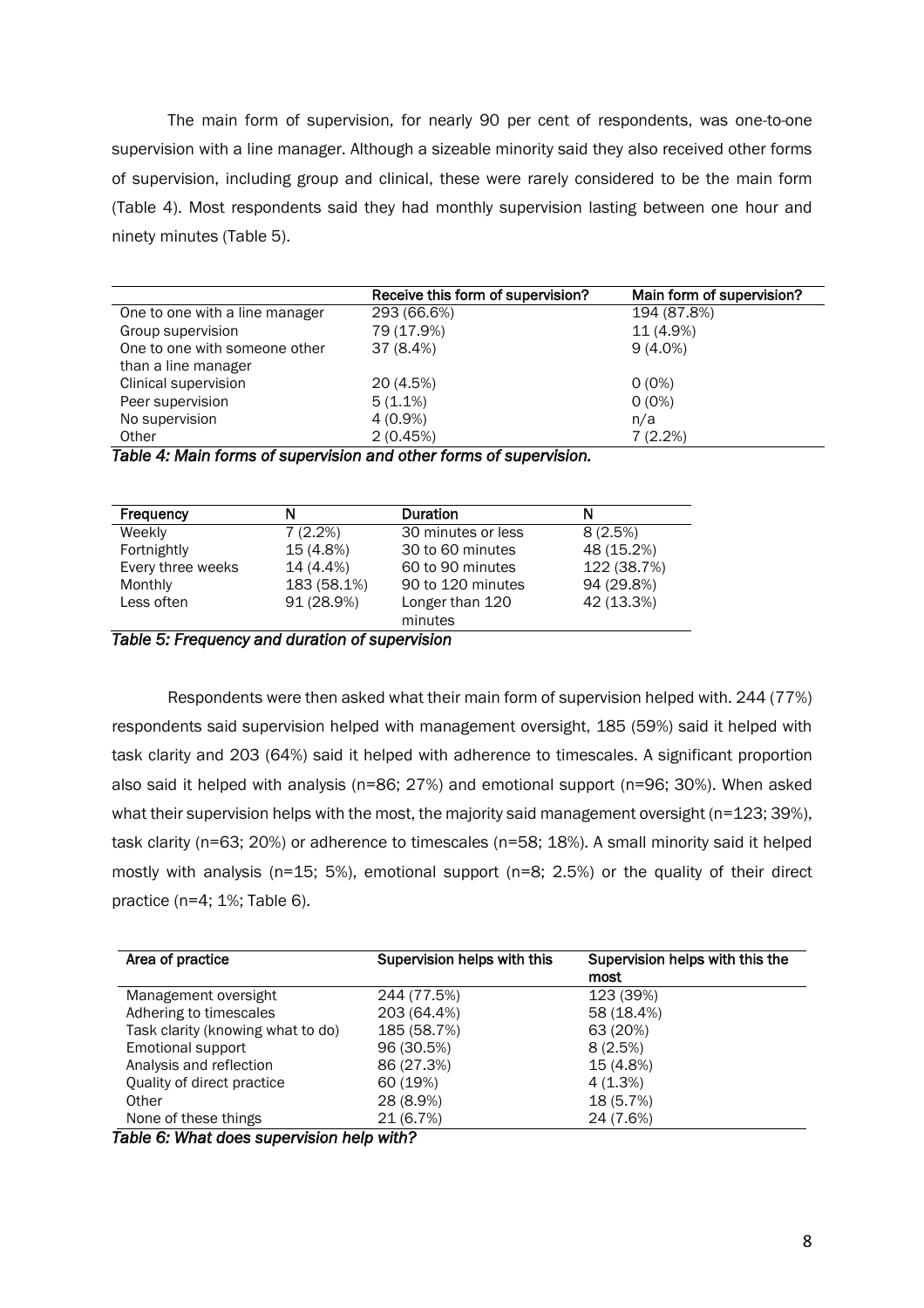Respondents were asked to consider the statements in Table 2 above. The mean score for each group of three statements was used to give an overall score for each dimension (Table 7). The highest scoring dimensions (with scores of three or more on a five-point scale) were - focus on the client (3.14) or the child (3.01), clarity about risk and need (3.09) and the quality of direct practice (3.06). The lowest scoring dimensions were analysis and reflection (2.38), emotional support (2.85) and decision-making (2.89).

| Area                                            | N   | Min. | Max. | Mean | Std. deviation |
|-------------------------------------------------|-----|------|------|------|----------------|
| Focus on the needs of the client (for Adult and | 299 | 1.00 | 5.00 | 3.14 | .988           |
| Mental Health social workers)                   |     |      |      |      |                |
| Clarity about risk                              | 305 | 1.00 | 5.00 | 3.09 | 1.02           |
| Quality of direct practice                      | 309 | 1.00 | 5.00 | 3.06 | .886           |
| Focus on the needs of the child (for Child and  | 232 | 1.00 | 5.00 | 3.01 | 1.01           |
| Family social workers)                          |     |      |      |      |                |
| Decision-making                                 | 305 | 1.00 | 5.00 | 2.89 | .920           |
| Emotional support                               | 309 | 2.33 | 3.67 | 2.85 | .430           |
| Analysis and reflection                         | 304 | 1.00 | 5.00 | 2.38 | 1.01           |

*Table 7: To what extent does supervision help with these dimensions of practice?* 

We found no significant differences for these scores in relation to employer (local authority, charity or health services); area of work (adult and mental health services or child and family services); or team. We did find significant differences in relation to worker role, main form of supervision, and frequency and duration.

# *Worker role*

An analysis of variance (ANOVA) comparing responses in relation to worker role (NQSW, social worker or senior social worker) yielded significant variation among groups for the following dimensions - quality of direct practice ( $F(2,306)=4.35$ ,  $p=.014$ ), focus on the needs of the client, (*F*(2,296)=3.33, p=.037), focus on the needs of the child (*F*(2,229)=6.02*,* p=.003), clarity about risk and need (*F*(2,302)=5.14, p=.006) and decision-making (*F*(2,302)=5.72p=.004). The Games-Howell post hoc tests revealed that the NQSW group was significantly different from the other two groups at p<.05. These results show that NQSWs rated their supervision as more helpful compared with more experienced workers (Figure 1).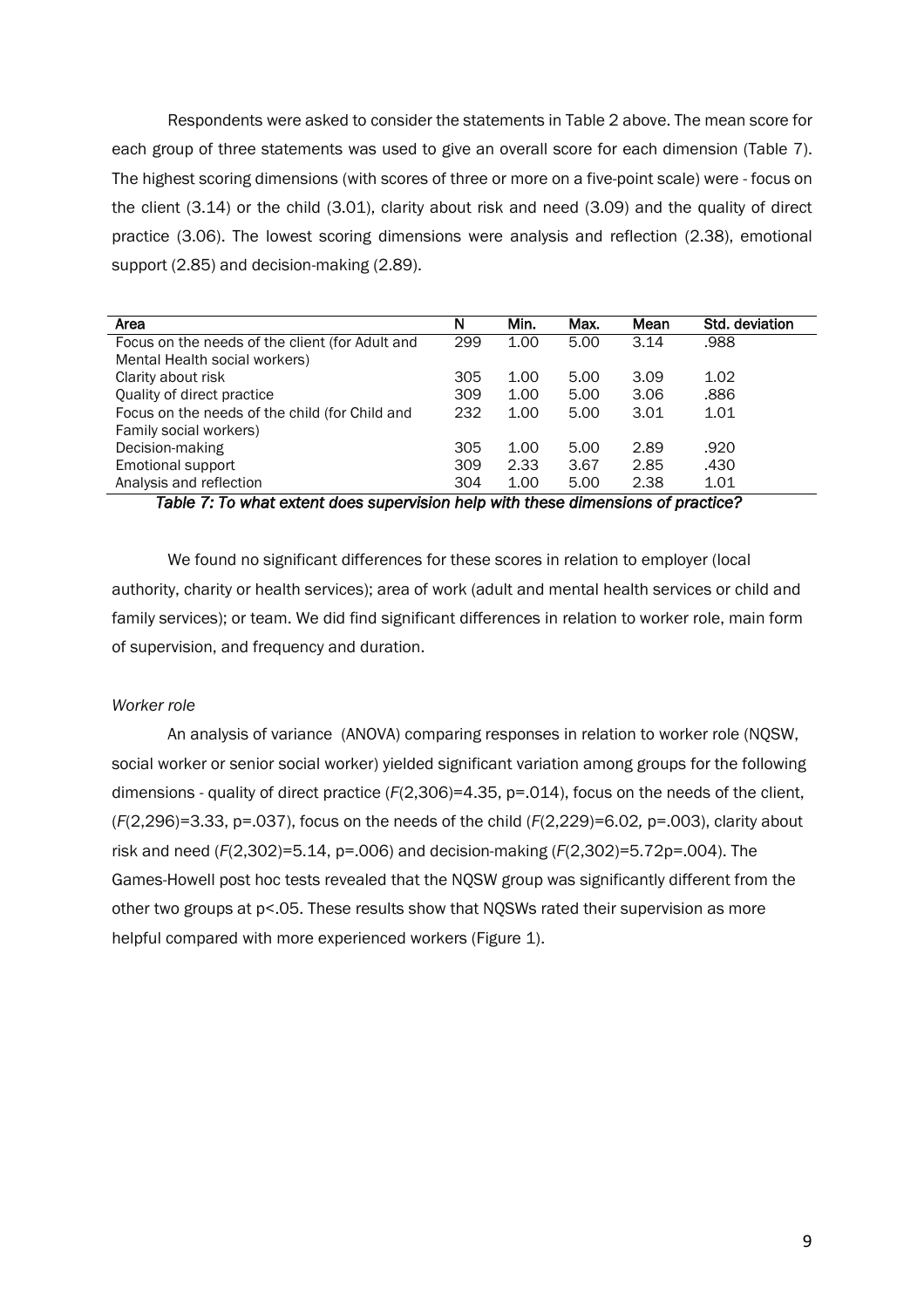

*Figure 1: Differences in ratings of helpfulness by role.* 

# *Main form of supervision*

An analysis of variance (ANOVA) in relation to the respondent's main form of supervision showed a significant difference between groups for analysis and reflection (*F*(3,210)=3.02, p=.031). Post hoc (Hochberg's GT2) tests revealed that group supervision was rated as more helpful for analysis and reflection than one-to-one supervision with a line manager (p<.05)*.* However, this result must be interpreted with caution due to the small size of the group who said group supervision was their main form (Figure 2).



*Figure 2: Differences in ratings of helpfulness by main form of supervision.* 

*Frequency of supervision*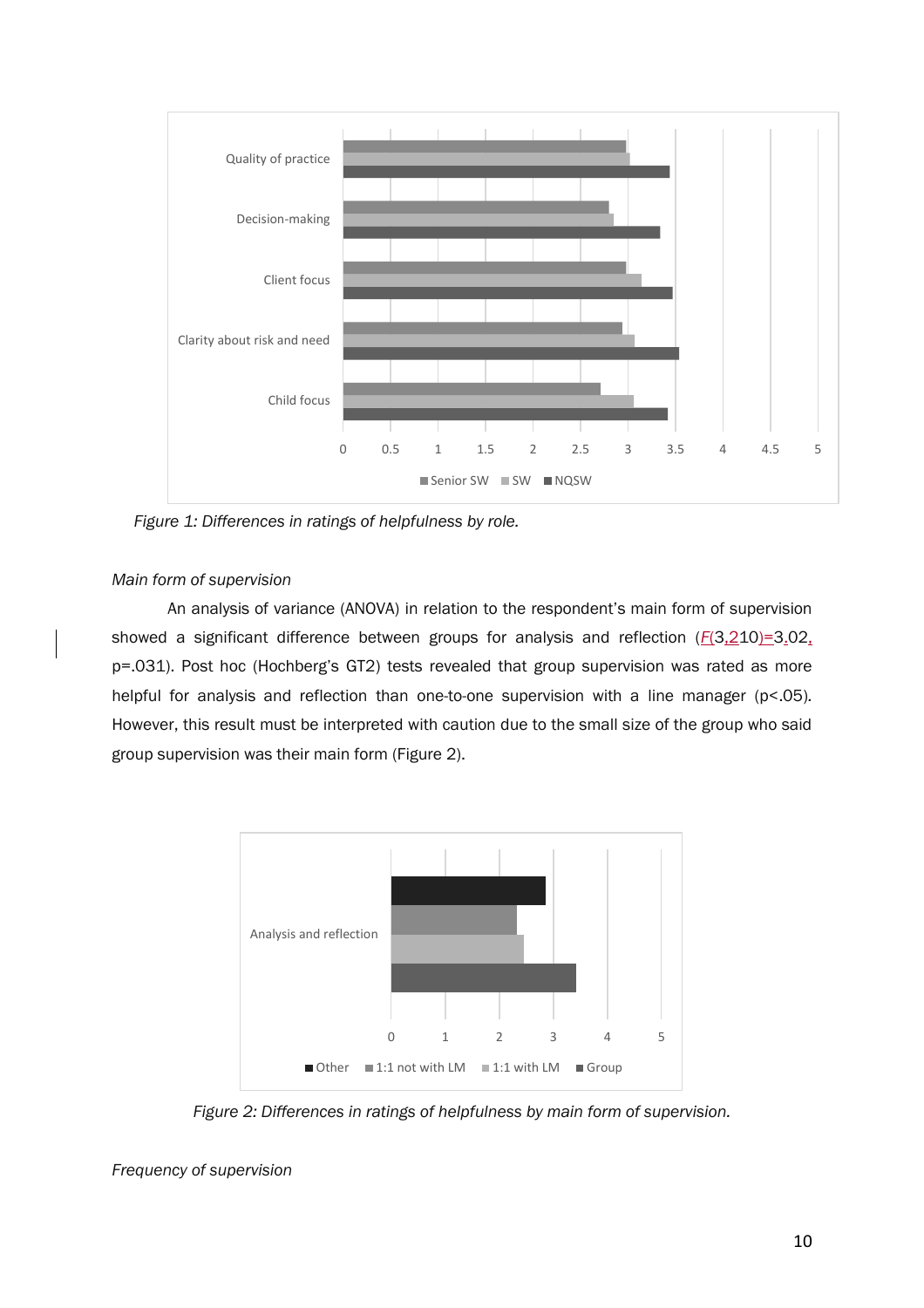We grouped responses in relation to frequency into three categories. Sessions that took place more often than monthly we labelled high frequency (n=36). Sessions which took place less often than monthly we labelled low frequency (n=91). Monthly sessions we labelled typical frequency (n=183). Comparing between these categories, we found significant differences for all of the dimensions - quality of practice (*F*(2,301)=24.74, p=.000), analysis and reflection (*F*(2,296)=14.01, p=.000), focus on the client (*F*(2,292)=17.13, p=.000), child focus (*F*(2,227)=17.91, p=.000), clarity about risk (*F*(2,298)=19.68, p=.000), emotional support (*F*(2,301)=7.29, p=.001) and decision-making (*F*(2,297)=20.23, p=.000). Post hoc (Hochberg's GT2 and Games-Howell) tests found the more frequent the supervision, the more helpful it was felt to be across all these areas (p<.05; Figure 3).



*Figure 3: Differences in ratings of helpfulness by frequency.* 

# *Duration of supervision sessions*

For duration, as with frequency, responses were grouped into categories. Supervision sessions between 60 and 90 minutes we labelled typical duration (n=122). Sessions shorter than 60 minutes we labelled short duration (n=56). Sessions between 90 and 120 minutes we labelled long duration (n=94) and those longer than 120 minutes we labelled very long duration  $(n=42)$ .

Using these categories, we found significant differences for the following dimensions quality of practice (F(3, 304)=9.71, p=.000), analysis and reflection (*F*(3,299)=8.75, p=.000), focus on the client (*F*(3,294)=8.91, p=.000), child focus (*F*(3,227)=10.09, p=.000), emotional support (*F*(3,304)=4.08, p=.007), clarity about risk (*F*(3,300)=16.37, p=.000) and decision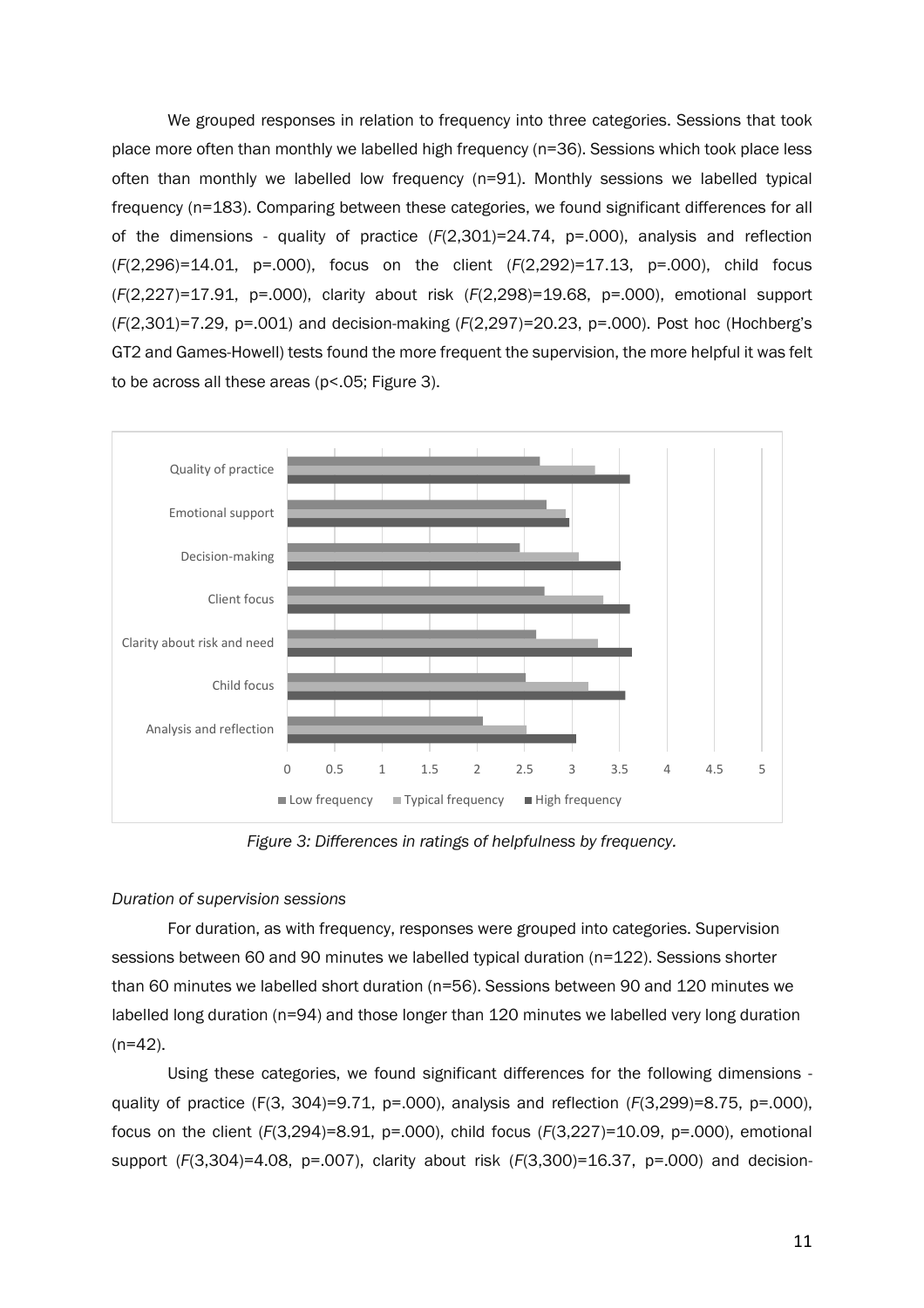making (F(3,300)=7.46, p=.000). Interestingly, post hoc tests (Hochberg's GT2 and Games-Howell) revealed it was 'long' supervision sessions that were significantly different from 'short' sessions (p<.01), rather than 'very long' sessions. This suggests that increasing the length of supervision may provide diminishing returns beyond a certain point (Figure 4).



*Figure 4: Differences in ratings of helpfulness by duration.* 

# *Summary*

In summary, the following groups rated their supervision as more helpful in a range of ways - newly qualified social workers, those who said group supervision was their main form, and those with more frequent and longer (but not 'very long') sessions. This begs the question of whether there is homogeneity between these groups – and indeed, we found that NQSWs are likely to report more frequent and longer supervision sessions than more experienced colleagues (Tables 8 and 9). However, NQSWs were also less likely to say group supervision was their main form, albeit based on very small numbers (Table 10). In addition, group supervision seems to take place more frequently than other forms but is not necessarily any longer (Tables 11 and 12). These findings suggest that at least part of the reason why many NQSWs say their supervision is more helpful is simply because it is more frequent.

|                      |                            | <b>Frequency category</b> |                         |
|----------------------|----------------------------|---------------------------|-------------------------|
| Role                 | More often than<br>monthly | <b>Monthly</b>            | Less often than monthly |
| <b>NOSW</b>          | 18 (43.9%)                 | 17 (41.4%)                | 6(14.6%)                |
| Social worker        | 14 (7.6%)                  | 114 (62.2%)               | 55 (30.0%)              |
| Senior social worker | 4 (4.6%)                   | 52 (60.4%)                | 30 (34.8%)              |

*Table 8: Comparing role and frequency of supervision.*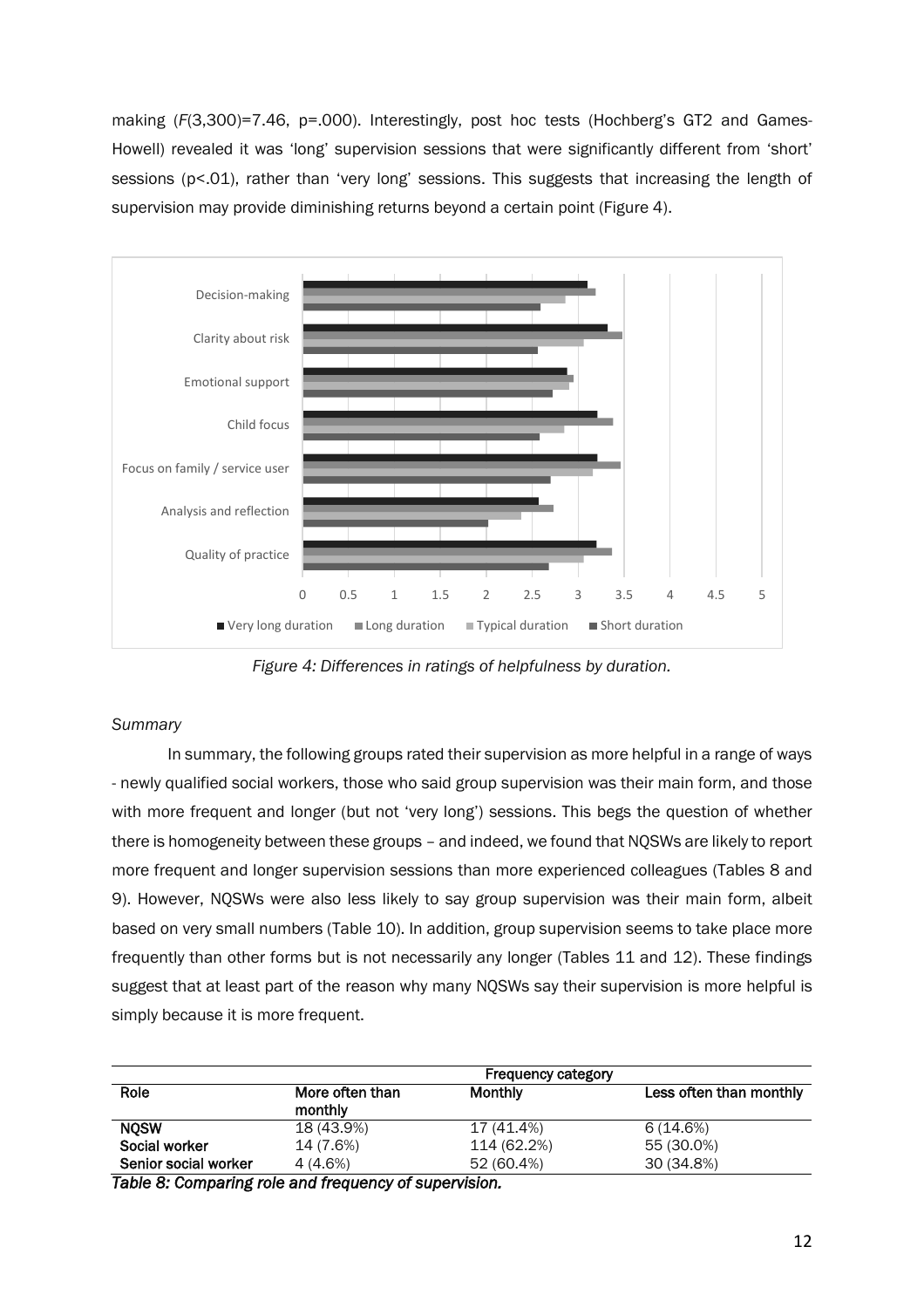|                                                     | Duration category |            |            |            |
|-----------------------------------------------------|-------------------|------------|------------|------------|
| Role                                                | <b>Short</b>      | Typical    | Long       | Very long  |
| <b>NOSW</b>                                         | 6(14.2%)          | 15 (35.7%) | 14 (33.3%) | 7(16.6%)   |
| Social worker                                       | 33 (17.9%)        | 65 (35.2%) | 62 (33.6%) | 24 (13.0%) |
| Senior social worker                                | 17 (19.3%)        | 42 (47.7%) | 18 (20.4%) | 11 (12.5%) |
| Table A. Association and construction of comparable |                   |            |            |            |

*Table 9: Comparing role and duration of supervision.* 

| Role                 | Main form of supervision |               |                   |            |
|----------------------|--------------------------|---------------|-------------------|------------|
|                      | Other                    | 1:1 with line | 1:1 not with line | Group      |
|                      |                          | manager       | manager           |            |
| <b>NOSW</b>          | $0(0.0\%)$               | 29 (87.8%)    | $3(9.0\%)$        | $1(3.0\%)$ |
| Social worker        | $5(4.0\%)$               | 112 (89.6%)   | 4 (3.2%)          | 4 (3.2%)   |
| Senior social worker | $2(3.1\%)$               | 53 (84.1%)    | $2(3.1\%)$        | 6(9.5%)    |

*Table 10: Comparing role and main form of supervision.* 

|                           |                         | <b>Frequency category</b> |                         |
|---------------------------|-------------------------|---------------------------|-------------------------|
| Main form of supervision  | More often than monthly | <b>Monthly</b>            | Less often than monthly |
| <b>Other</b>              |                         | 4 (80%)                   | 1(20%)                  |
| 1:1 with line manager     | 24 (12.5%)              | 119 (61.9%)               | 49 (25.5%)              |
| 1:1 with not line manager | $1(11.1\%)$             | 5(55.5%)                  | 3(33.3%)                |
| Group<br>- 11 - 11 - 2    | $(63.6\%)$              | 2(18.1%)                  | 2(18.1%)                |

*Table 11: Comparing main form of supervision and frequency.* 

|                           | Duration category |             |             |            |
|---------------------------|-------------------|-------------|-------------|------------|
| Main form of supervision  | <b>Short</b>      | Very long   |             |            |
| <b>Other</b>              | 2(28.5%)          | 3(42.8%)    | $0(0.0\%)$  | 2(28.5%)   |
| 1:1 with line manager     | 34 (17.5%)        | 74 (38.1%)  | 64 (32.9%)  | 22 (11.3%) |
| 1:1 not with line manager | 2(22.2%)          | 3(33.3%)    | $1(11.1\%)$ | 3(33.3%)   |
| Group<br>_ _              | $0(0.0\%)$        | $2(18.1\%)$ | 3(27.2%)    | 6(54.5%)   |

*Table 12: Comparing main form of supervision and duration.* 

# **Discussion**

There are many possible answers to the question of who or what supervision helps. But ultimately, it must surely serve the purpose of helping people who use services (Shulman, 1982). In Shulman's view, supervision should be considered as part of a three-link chain: supervision –> practice –> outcomes.

However, to be helpful for people who use services, supervision must also help social workers, albeit only as a means to an end. The results from this survey can be seen as both encouraging and discouraging. Many respondents said supervision is 'most helpful' for management oversight and accountability and 'least helpful' for decision-making, emotional support, analysis and reflection. It would have been better to find the exact opposite and it is hard to see how supervision that focuses on management oversight and accountability *to the exclusion of much else* can ever be truly helpful for people who use services. And yet, there were some respondents who rated their supervision as more helpful in more practice-related ways - those who received group supervision and those who received more frequent supervision.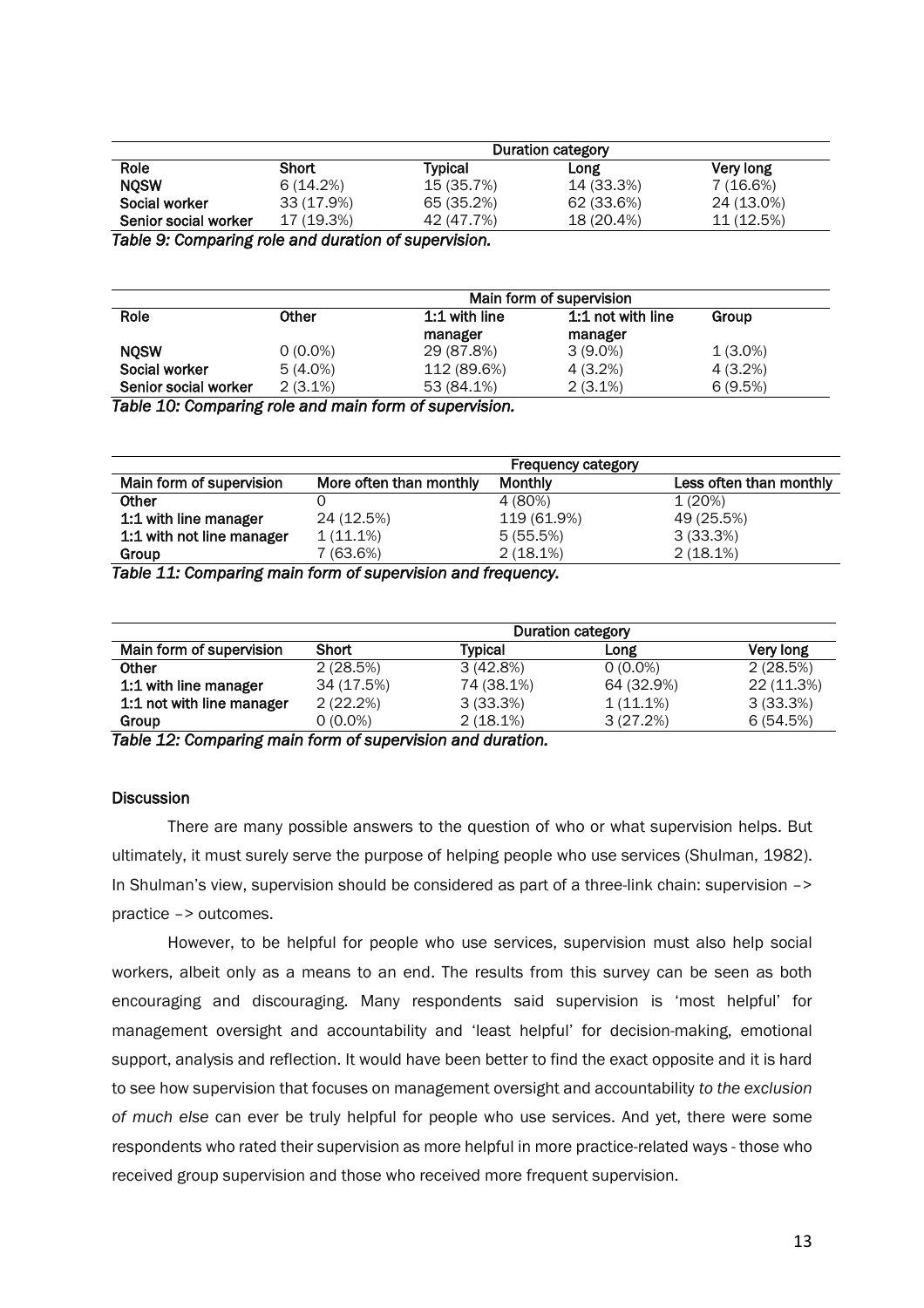It is important to acknowledge that working as a supervisor or social worker in a UK local authority presents particular challenges. Although a significant programme of reform continues unabated, especially in Children's Services (Department for Education, 2016), it remains the case in many areas that practice systems are too often defensive (Whittaker and Havard, 2016), significantly under-resourced (Doward and Menin, 2017) and unhelpfully overly-scrutinised (Jones, 2017). Comparative international research shows that such problems are not inevitable (Bradley and Hojer, 2009) – although there are no easy solutions either – and it is important to acknowledge that supervision can never be considered independently from wider practice systems and neither is it the cure for everything that ails social work.

 If we want to provide supervision that helps, the results of this survey suggest it should be provided more frequently and more often in the form of a group discussion. The utility of group supervision in the UK has been given added recent weight by Bostock et al's (2017) finding that group supervision is already working well in several authorities. But in whatever form supervision is provided, there is no good reason to focus on anything other than providing a high-quality service and constantly reviewing how best to help people who use services. Changing the focus of supervision, where necessary, need not necessarily involve complicated models and whole-system changes (although these can help). Instead, focusing on how best to help people can be as straightforward as making sure supervision discussions include a focused consideration of what help they want, how they want to achieve it and what they say is already helping. Harkness and Hensley (1991) suggest basing 'client-focused' supervision on the following questions:

- 1. What does the client want help with?
- 2. How will you and the client know you are helping?
- 3. How does the client describe a successful outcome?
- 4. Does the client say there has been a successful outcome or an improvement?
- 5. What are you doing to help the client?
- 6. Is it working?
- 7. Does the client say it is working?
- 8. What else can you do to help?
- 9. How will that work?
- 10. Does the client say that will help?

# **Conclusion**

To help people effectively, it is widely assumed – if not empirically well-supported – that social workers need good supervision. Developing an evidence base for supervision and how it helps to improve outcomes is challenging (Fleming and Steen, 2004), not least because there are many different ideas about what good supervision 'looks like'. The idea of considering supervision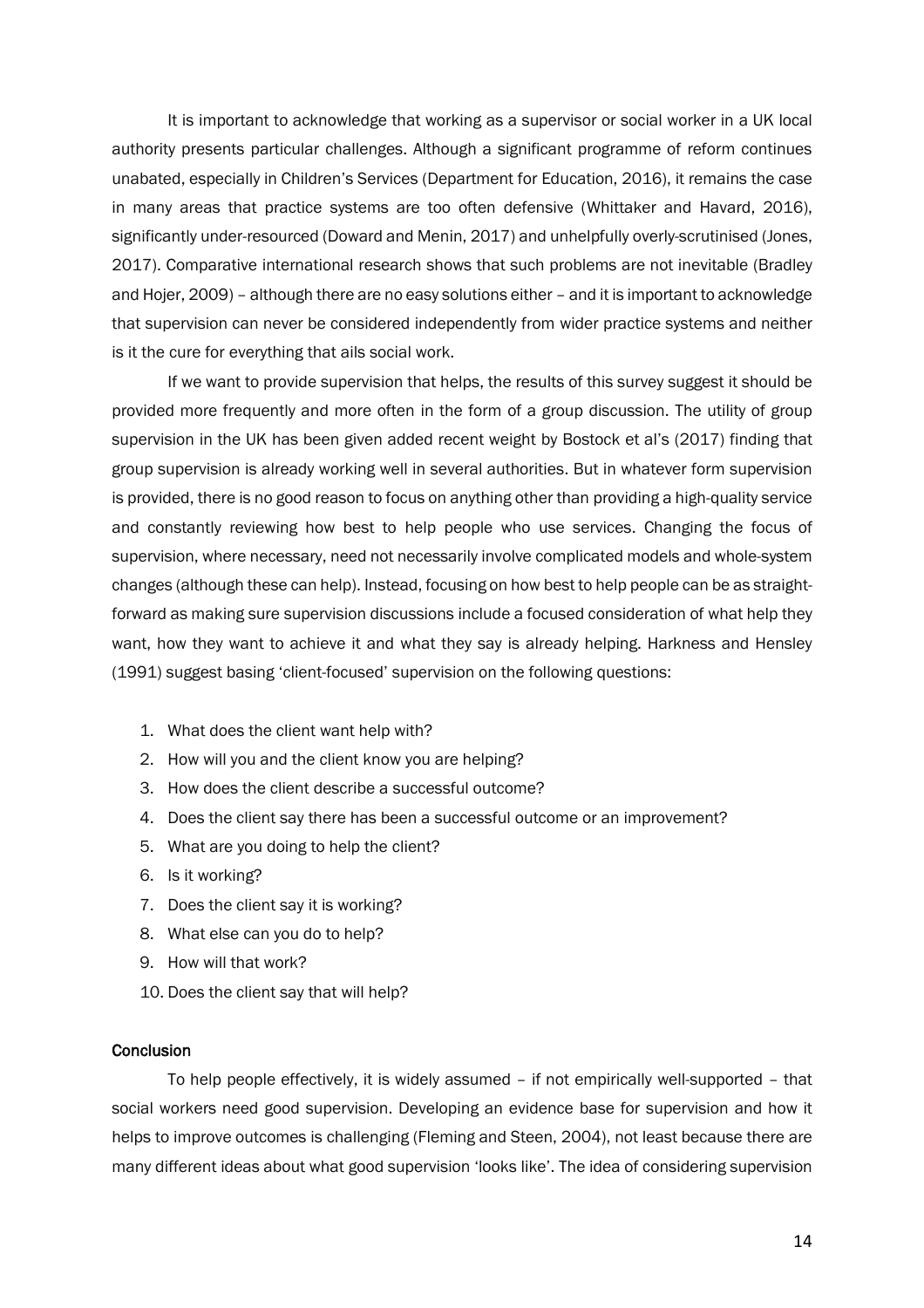primarily as a way of helping people who use services, rather than serving the needs of the organisation or even of practitioners, may help lay the ground work for a clearer empirical underpinning (O'Donoghue et al, 2017).

# References

- 1. Baginsky, M., Moriarty, J., Manthorpe, J., Stevens, M., MacInnes, T., and Nagendran T. (2010). Social Workers workload survey: Messages from the frontline, London: Department for Children, Schools and Families.
- 2. Beddoe, L. (2010). Surveillance or Reflection: Professional Supervision in 'the Risk Society'. *British Journal of Social Work*, 40(4), pp. 1279 – 1296.
- 3. Bostock, L., Forrester, D., Patrizo, L., Godfrey, T., Zonouzi, M. (2017) *Scaling and deepening the Reclaiming Social Work model: Evaluation report.* London: Department for Education.
- 4. Bradley, G. and Hojer, S. (2009) Supervision reviewed: reflections on two different social work models in England and Sweden. *European Journal of Social Work*, 12(1), pp. 71 – 85.
- 5. Carpenter J., Webb C.M, Bostock L. (2013). The surprisingly weak evidence base for supervision: Findings from a systematic review of research in child welfare practice (2000– 2012). *Children and Youth Services Review*, 35(11), pp. 1843–1853.
- 6. Cearley, S. (2004). The power of supervision in Child Welfare Services. *Child and Youth Care Forum*, 33(5), pp. 313-327.
- 7. Children's Workforce Development Council (2010 Providing effective supervision. Available at: [http://www.skillsforcare.org.uk/Document-library/Finding-and-keeping](http://www.skillsforcare.org.uk/Document-library/Finding-and-keeping-workers/Supervision/Providing-Effective-Supervision.pdf)[workers/Supervision/Providing-Effective-Supervision.pdf](http://www.skillsforcare.org.uk/Document-library/Finding-and-keeping-workers/Supervision/Providing-Effective-Supervision.pdf) [Accessed December 2017].
- 8. Collins-Camargo, C., & Royse, D. (2010). A study of the relationships among effective supervision, organizational culture promoting evidence-based practice, and worker selfefficacy in public child welfare. *Journal of Public Child Welfare*, 4(1), pp. 1-24.
- 9. Department for Education (2015) *Knowledge and skills statements for practice leaders and practice supervisors*. Available at: [https://www.gov.uk/government/uploads/system/uploads/attachment\\_data/file/47811](https://www.gov.uk/government/uploads/system/uploads/attachment_data/file/478111/Knowledge_and_skills_statements_for_practice_leaders_and_practice_supervisors.pdf) [1/Knowledge\\_and\\_skills\\_statements\\_for\\_practice\\_leaders\\_and\\_practice\\_supervisors.pd](https://www.gov.uk/government/uploads/system/uploads/attachment_data/file/478111/Knowledge_and_skills_statements_for_practice_leaders_and_practice_supervisors.pdf) [f](https://www.gov.uk/government/uploads/system/uploads/attachment_data/file/478111/Knowledge_and_skills_statements_for_practice_leaders_and_practice_supervisors.pdf) [Accessed May 2017].
- 10. Department for Education (2016) *Putting children first: our vision for children's social care*. Available at: [https://www.gov.uk/government/publications/putting-children-first](https://www.gov.uk/government/publications/putting-children-first-our-vision-for-childrens-social-care)[our-vision-for-childrens-social-care](https://www.gov.uk/government/publications/putting-children-first-our-vision-for-childrens-social-care) [Accessed December 2017].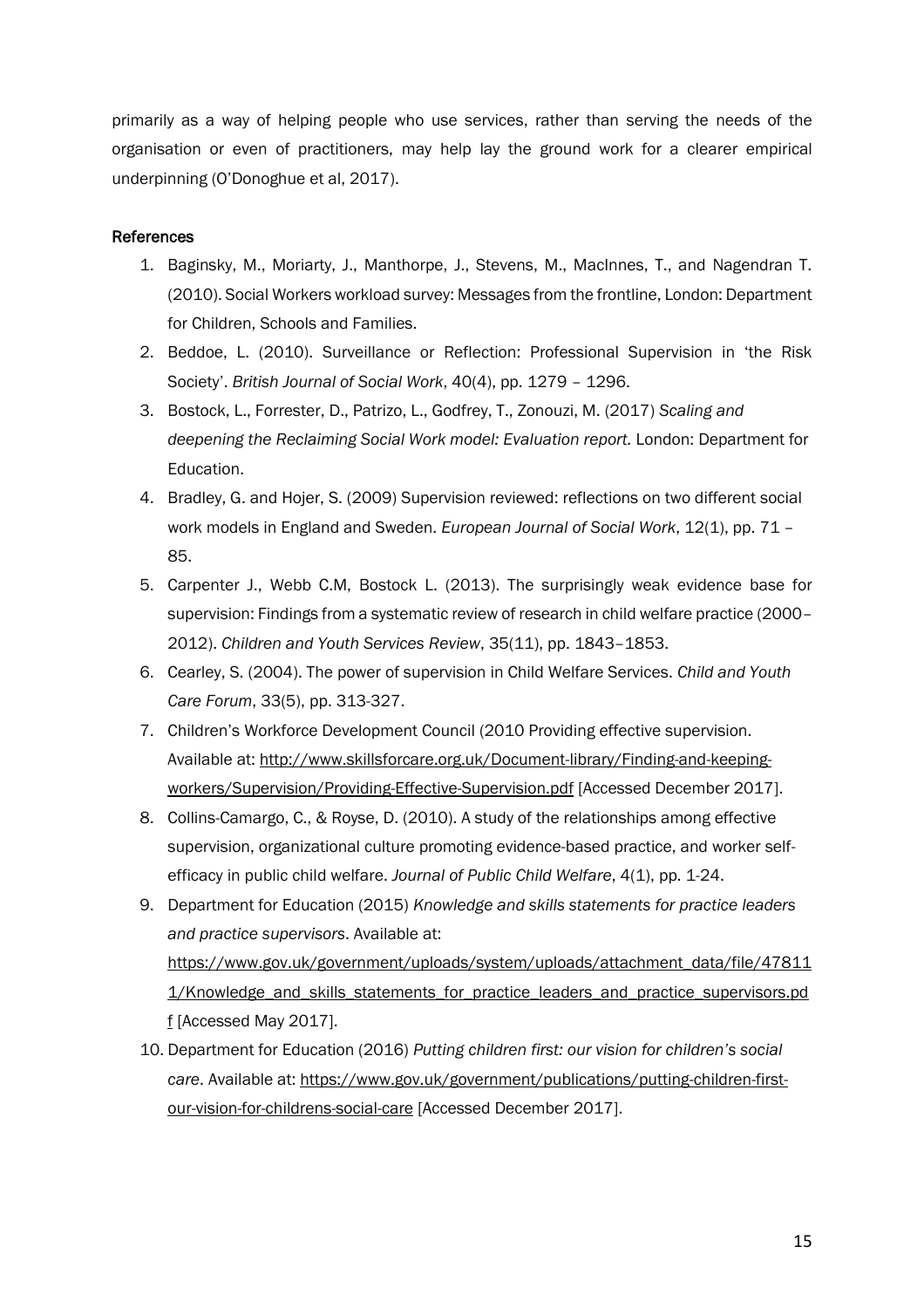- 11. Doward, J and Menin, A. (2017) More than 30 child protection departments in special measures. Available at[: https://www.theguardian.com/society/2017/dec/10/30-local](https://www.theguardian.com/society/2017/dec/10/30-local-authority-child-protection-departments-special-measures)[authority-child-protection-departments-special-measures](https://www.theguardian.com/society/2017/dec/10/30-local-authority-child-protection-departments-special-measures) [Accessed December 2017].
- 12. Field, A. (2013). Discovering Statistics Using IBM SPSS Statistics ( $4<sup>th</sup>$  Ed.), SAGE Publications Ltd.
- 13. Fleming, I. and Steen, L. (2004) 'Introduction' in I Fleming and L Steen (eds) *Supervision and clinical psychology: theory, practice and perspectives* (second edition). London: Routledge.
- 14. Goulder, S. (2013) How supervision can help care workers improve their practice. Available at: [http://www.communitycare.co.uk/2013/02/18/how-supervision-can-help-care](http://www.communitycare.co.uk/2013/02/18/how-supervision-can-help-care-workers-improve-their-practice/)[workers-improve-their-practice/](http://www.communitycare.co.uk/2013/02/18/how-supervision-can-help-care-workers-improve-their-practice/) [Accessed September 2017].
- 15. Hanna, M. D., & Potter, C. C. (2012). The Effective Child Welfare Unit Supervisor. *Administration in Social Work*, 36(4), pp. 409-425.
- 16. Harkness, D. (1987). Social work supervision in community mental health: Effects of normal and client-focused supervision on client satisfaction and generalized contentment. Unpublished PhD Dissertation, University of Kansas. Ann Arbor, MI: University Microfilms International.
- 17. Harkness, D. (1995). The art of helping in supervised practice: Skills, relationships, and outcomes. *The Clinical Supervisor*. 13(1), pp. 63-76.
- 18. Harkness, D. (1997). Testing interactional social work theory: A panel analysis of supervised practice and outcomes. *The Clinical Supervisor*, 15(1), pp. 33-50.
- 19. Harkness, D. and Hensley, H. (1991). Changing the focus of social work supervision: effects on client satisfaction and generalised contentment. *Social Work*, 36(6), pp.506-512.
- 20. Jones, R. (2017) This targeting of social workers and managers echoes reactions to Baby P. Available at: [http://www.communitycare.co.uk/2017/11/20/targeting-social-workers](http://www.communitycare.co.uk/2017/11/20/targeting-social-workers-managers-echoes-reaction-baby-p/)[managers-echoes-reaction-baby-p/](http://www.communitycare.co.uk/2017/11/20/targeting-social-workers-managers-echoes-reaction-baby-p/) [Accessed December 2017].
- 21. Julien-Chinn, F. J., & Lietz, C. A. (2015). Permanency-Focused Supervision and Workers' Self-Efficacy: Exploring the Link. *Social Work*. 61(1), pp. 37 – 44.
- 22. Kadushin, A. (1974) Supervisors-supervisees: a survey. *Social Work*, 3(1), pp. 288 297.
- 23. Kadushin, A. (1992) *Supervision in social work* (third edition). New York: Columbia University Press.
- 24. Keen, S., Brown, K., Parker, J., Gray, I and Galpin, D. (2013) Newly Qualified Social Workers: A Practice Guide to the Assessed and Supported Year in Employment (second edition). London: SAGE.
- 25. Lassetter, S. Tighe, K. and Glasby, J. (2017) What we learned about social work in England by visiting America. Available at: [http://www.communitycare.co.uk/2017/09/15/learned-social-work-england-visiting-](http://www.communitycare.co.uk/2017/09/15/learned-social-work-england-visiting-america/)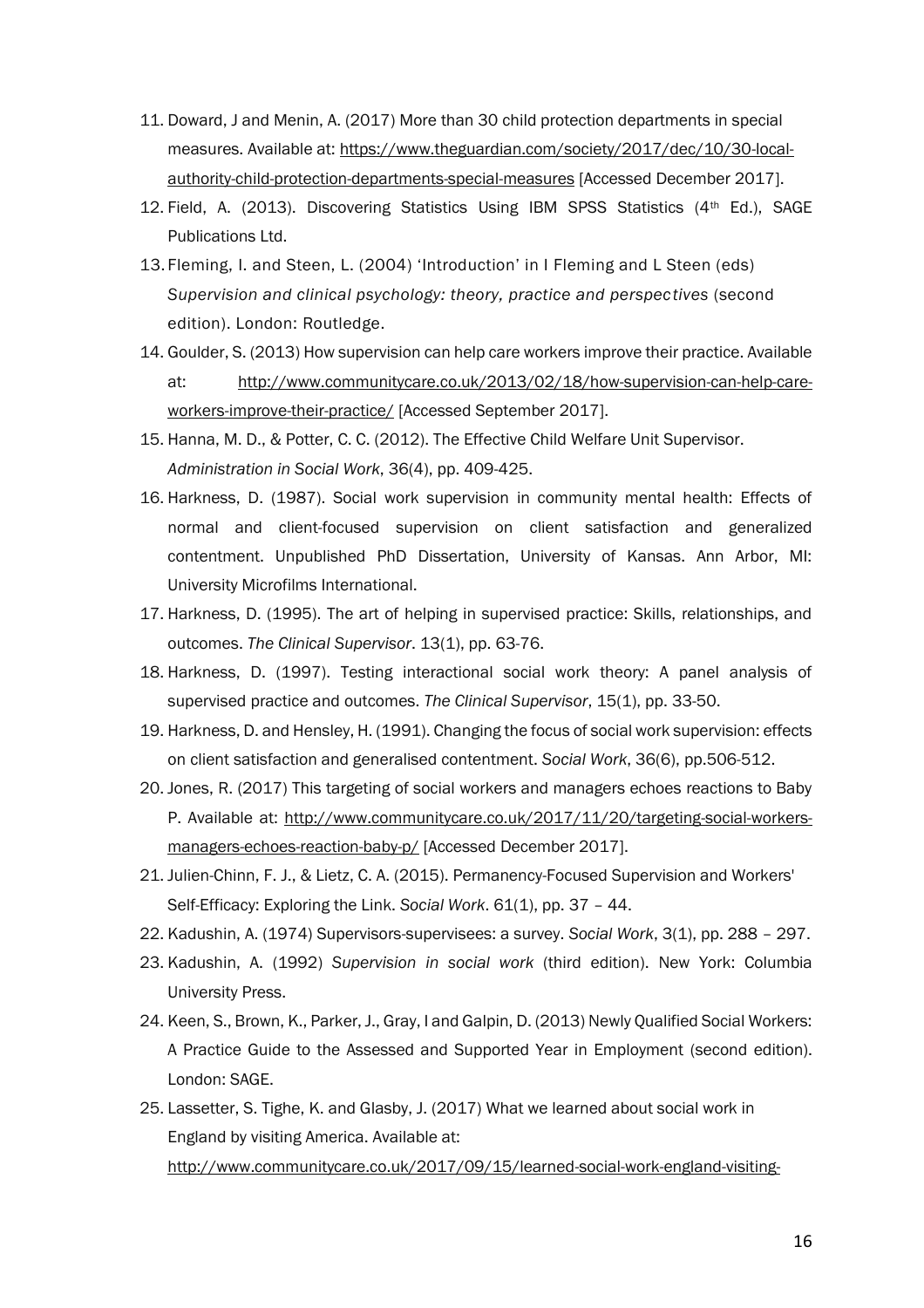[america/](http://www.communitycare.co.uk/2017/09/15/learned-social-work-england-visiting-america/) [Accessed December 2017].

- 26. Lietz, C. (2008). Implementation of group supervision in child welfare: Findings from Arizona's supervision circle project. *Child Welfare*, 87(6), pp. 31-48.
- 27. Lietz, C., Hayes, M., Cronin, T., & Julien-Chinn, F. (2014). Supporting Family-Centered Practice Through Supervision: An Evaluation of Strengths-Based Supervision. Families in Society: *The Journal of Contemporary Social Services*, 95(4), pp. 227-235.
- 28. London Safeguarding Children Board (2017) London Child Protection Procedures. Available at[: http://www.londoncp.co.uk/chapters/supervision.html](http://www.londoncp.co.uk/chapters/supervision.html) [Accessed September 2017].
- 29. Luckock, B., Hickle, K., Hampden-Thomson, G. and Dickens, R. (2017) The Islington 'Doing What Counts: Measuring What Matters' Evaluation Report. Available at: [http://dera.ioe.ac.uk/29587/1/Islington\\_Doing\\_What\\_Counts\\_Measuring\\_What-](http://dera.ioe.ac.uk/29587/1/Islington_Doing_What_Counts_Measuring_What-Matters.pdf)[Matters.pdf](http://dera.ioe.ac.uk/29587/1/Islington_Doing_What_Counts_Measuring_What-Matters.pdf) [Accessed December 2017].
- 30. McPherson, L., Frederico, M., & McNamara, P. (2015). Safety as a Fifth Dimension in Supervision: Stories from the Frontline. *Australian Social Work*, 69(1), pp. 1-13.
- 31. Manthorpe, J., Moriarty, J., Hussein, S., Stevens, M. and Sharpe, Endellion (2015) Content and Purpose of Supervision in Social Work Practice in England: Views of Newly Qualified Social Workers, Managers and Directors. *British Journal of Social Work*, 45(1), pp. 52 – 68.
- 32. Mor Barak, M. E., Travis, D. J., Pyun, H., and Xie, B. (2009). The impact of supervision on worker outcomes: A meta-analysis. *The Social Service Review*, 83(1), pp. 3–32.
- 33. O'Donoghue, K. & Ming-sum Tsui (2015). Social Work Supervision Research (1970–2010): The Way We Were and the Way Ahead. *British Journal of Social Work*, 45 (2), pp. 616-633.
- 34. O'Donoghue, K., Peace Wong Yuh Ju & Ming-sum Tsui (2017) Constructing an evidenceinformed social work supervision model. *European Journal of Social Work*, doi: 10.1080/13691457.2017.1341387
- 35. Reece, H. (1996) The Paramountcy Principle: Consensus or Construct? *Current Legal Problems*, 1(1), pp. 267 – 304.
- 36. Research in Practice (2014) Supporting emotional resilience within social workers. Available at: [https://www.rip.org.uk/~ftp\\_user/supporting\\_emotional\\_resilience\\_within\\_social\\_worker](https://www.rip.org.uk/~ftp_user/supporting_emotional_resilience_within_social_workers/files/assets/common/downloads/supporting_emotional_resilience_within_social_workers.pdf) [s/files/assets/common/downloads/supporting\\_emotional\\_resilience\\_within\\_social\\_work](https://www.rip.org.uk/~ftp_user/supporting_emotional_resilience_within_social_workers/files/assets/common/downloads/supporting_emotional_resilience_within_social_workers.pdf) [ers.pdf](https://www.rip.org.uk/~ftp_user/supporting_emotional_resilience_within_social_workers/files/assets/common/downloads/supporting_emotional_resilience_within_social_workers.pdf) [Accessed September 2017].
- 37. Schraer, R. (2016) Patchy implementation of the ASYE leaves newly qualified social workers facing unprotected caseloads. Available at: [http://www.communitycare.co.uk/2016/01/27/patchy-implementation-asye-leaves-](http://www.communitycare.co.uk/2016/01/27/patchy-implementation-asye-leaves-newly-qualified-social-workers-facing-unprotected-caseloads/)